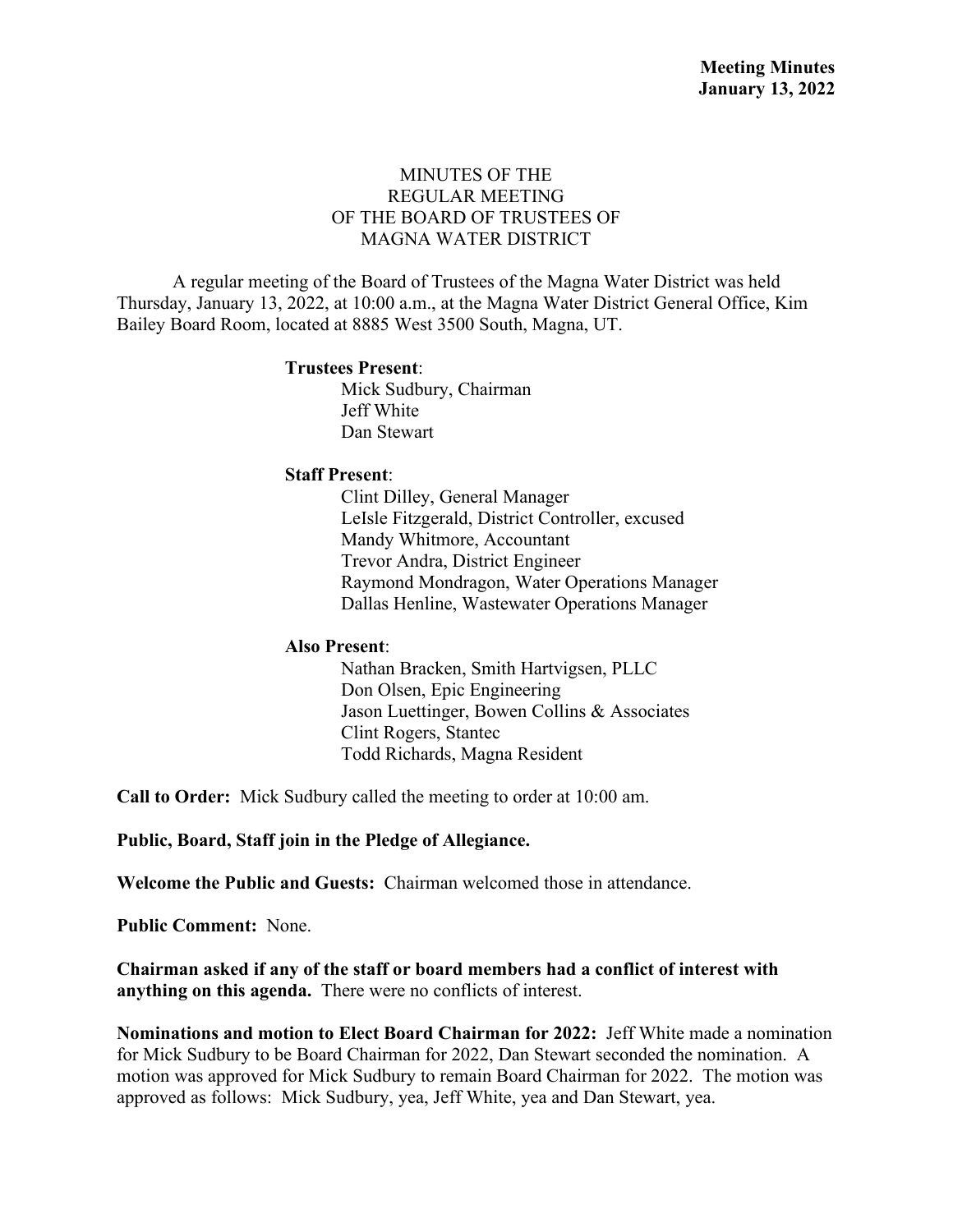Clint Dilley announced that he is pleased to hear that Mick Sudbury has been appointed by the Governor to serve on the Jordan Valley Water Conservancy District Board. It is very big news; Magna Water has never had a member sit on this Board. It a great accomplishment! Clint congratulated Mick Sudbury. The appointment still needs to be confirmed by the Utah Senate. The confirmation by the Senate will take place sometime during the 2022 session in January. Clint would like to have a small celebration once the appointment is confirmed. If the Board agrees. The Board expressed their congratulations to Mick also.

### **Approval of Common Consent Items:**

**Minutes of the regular board meeting held December 9, 2021 Minutes of the 2022 Budget Hearing Meeting held December 9, 2021. Expenses for December 1, 2021, to January 5, 2022: General Expenses:** \$1,598,627.85 **Zions Bank bond payments:** \$167,151.24

Mick Sudbury pointed out a correction to the minutes of the December 9, 2021, meeting minutes. A motion was made by Jeff White, seconded by Dan Stewart, to approve the minutes of the regular board meeting held December 9, 2021, with the mentioned change. The motion was approved as follows: Jeff White, yea, Mick Sudbury, yea and Dan Stewart, yea.

A motion was made by Jeff White, seconded by Dan Stewart, to approve the minutes of the 2022 budget hearing meeting held December 9, 2021. The motion was approved as follows: Jeff White, yea, Mick Sudbury, yea and Dan Stewart, yea.

A motion was made by Jeff White, seconded by Dan Stewart, to approve the general expenses and the Zions Bank bond payment from December 1, 2021, to January 5, 2022, in the amount of \$1,598,627.85 and \$167,151.24, respectively. The motion was approved as follows: Mick Sudbury, yea, Dan Stewart yea, and Jeff White, yea.

**Discussion regarding the District's Emergency Response Plan Certification:** The Risk and Resiliency Plan was completed last year; Hansen Allen and Luce then began the Emergency Response Plan and completed that last month. The District self-certified the ERP with the EPA last week of December, due at the end of December. Hansen Allen and Luce has done a very good job of giving the District a good outline for emergency response. Chapter 5 is a very important chapter, from this the District can begin implementing and following the specific response procedures for different incidents. Management would like to begin training the employees on emergency response. This Spring Management would like to create a mock emergency incident for the employees to practice the response, in case of a real emergency. Clint asked for Board approval to hold this training. The Board supported holding this training and showed interested in participating in the training.

**Discussion and possible motion to award Bid Schedule C to Newman Construction for the material haul:** Bid Schedule C was not included in the original contract award to Newman Construction because Management was still having other bids roll in for the material hauling. Trevor recommended Bid Schedule C be awarded to Newman Construction. They are well known contractor, and they have the equipment and the means to get the material hauled.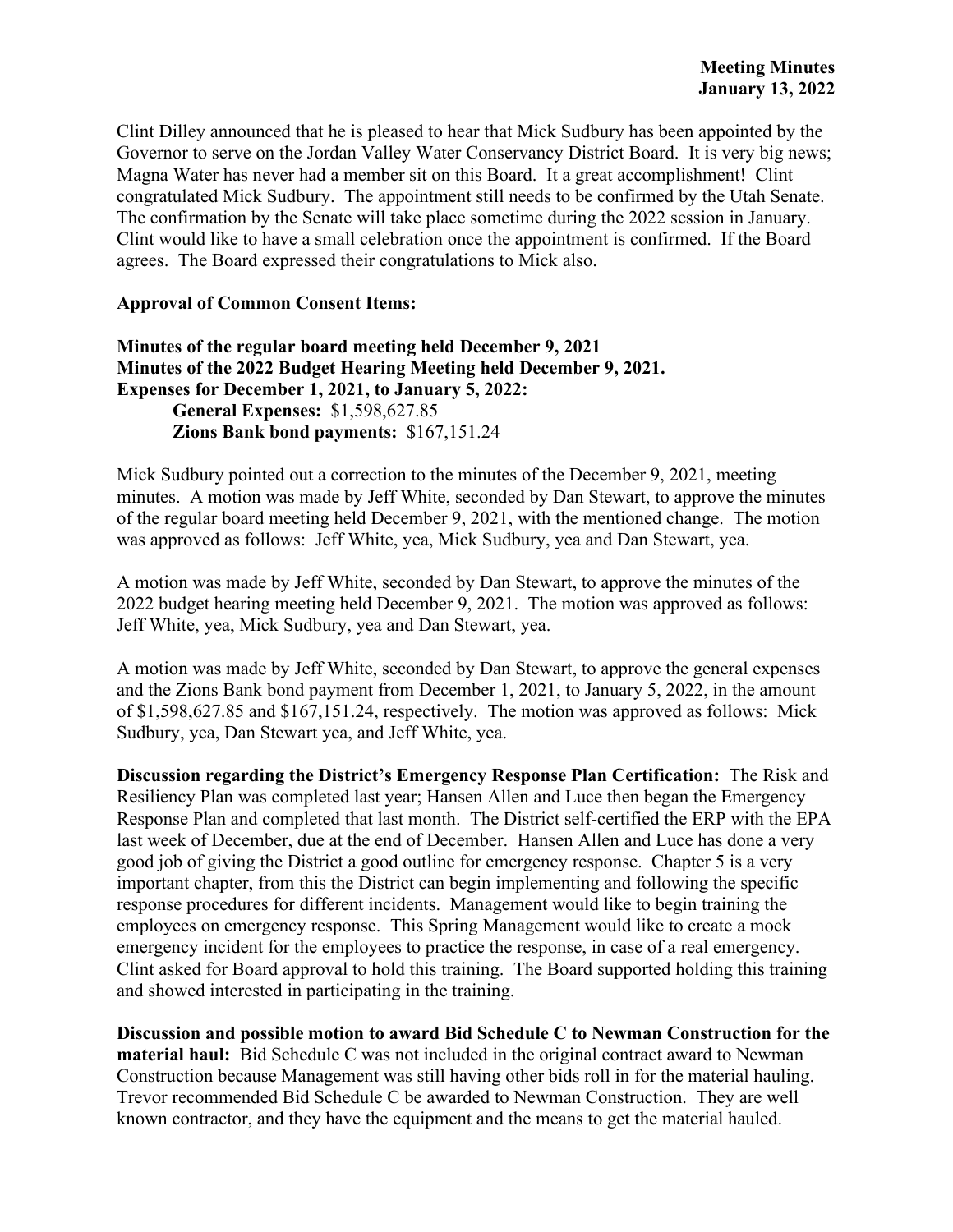Their quote for the Bid Schedule C is a fair cost and within the District's budget. A motion was made by Jeff White, seconded by Dan Stewart, to award Bid Schedule C to Newman Construction. The motion was approved as follows: Mick Sudbury, yea, Jeff White, yea and Dan Stewart, yea.

**Discussion on Haynes Well #2 Rehabilitation and Pump Replacement:** Haynes #2 well failed a couple of months ago. Nickerson Pump found there was some wear, this wearing caused vibration and movement, and the bearing sleeves, or outer rings, to shear and the pump to seize. A video of the well showed crustation on the screen and casing areas. Hansen Allen and Luce performed bacterial tests to figure out what might be causing the crustation. An iron reducing bacteria was the only thing that come back from the tests, which is treatable. Plan of action for moving forward, will be to chemically treat the well, which will break down the bacteria growth and essentially kill it off for a period of time. The well will be redeveloped to gain some of the original yield, disinfection of the well and a new appropriately sized pump. The pump motor has been inspected and the bearings have been replaced, so the motor will be reused.

Clint added to the discussion part of the ground water evaluation study recommendations is to closely monitor well conditions and pump specific capacity. Rather than waiting for a period of time, for instance 10 – 15 years, to evaluate the District's wells, a target yield rate should be established. If at any time the target yield of a well/pump is compromised by a certain predetermined percentage, then the well/pump should be evaluated. If the yield has not been compromised and a long period of time has lapsed, then the well should be evaluated anyway.

**Discussion on the final change order from Newman Construction for the 2021 Waterline Replacements project, decreasing the contract price by \$190,666.60:** Newman has completed the project, and this is the final balancing change order, a decrease in the contract price for \$190,666.60. Newman Construction and Epic Engineering did a great job managing the project, contributing to the decreased contract price.

**Discussion on WWTP Influent Lift Station Technical Memo:** Items focused on in the memo is the 2035 facility plan, the average daily flow, monthly maximum flow, and the peak hour flow projected into 2035. They evaluated our existing system's east headworks and found the plant's influent pumps; fine screens and the effluent pumps are not capable of handling the flows projected for 2035. The Memo also addresses taking the west headworks offline. The recommendations from the study are to upsize the blend pump or add an additional pump for the grit washer, relocate the existing one and add a second one. The memo evaluates two different types of lift stations, a screw pump and a wet well with a dry pit. Dallas has looked at both types of pump set ups and has visited other locations along with other research on the types of pumps and recommends going with the screw pump option. The chopper pumps that are in use now, are very high maintenance and high in maintenance costs. With the screw pumps, the maintenance costs are expected to decrease. WWTP staff has visited other sites with screw presses and discussed how it was to operate screw presses, they feel comfortable with going with the screw presses. Staff's recommendation is to install the screw pumps, relocate the grit chamber which would include a new building, and increase the capacity of the blend/effluent pumps. The District has budgeted \$3.5 million for 2022, the plan would be a two-year project.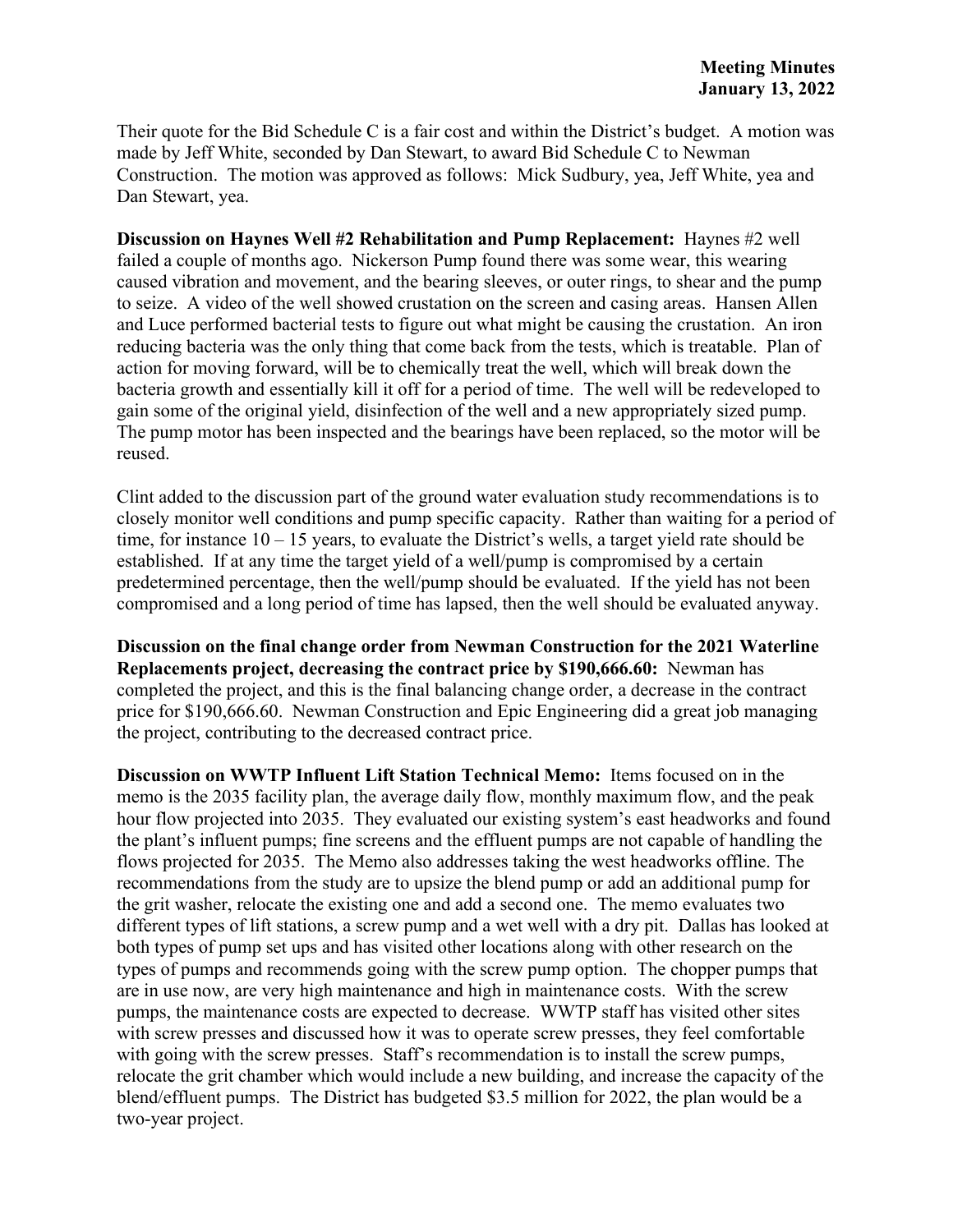The RV Dump situation will be addressed with this project also. Clint indicated adjusting the dumps hours to business hours has been a good thing. Staff has been thinking of different options to eliminate the risk the RV Dump has on the plant. A dual holding tank, a motorized gate giving control to RV Dump access. Clint recommended that the dump be operated as is, open during business hours. Trevor added this project will include any changes to the RV Dump that have been discussed. The District needs to find a way to protect the plant and continue to serve the public. This project will address those issues.

**Discussion on EDR Water Treatment Plant Corrosion Assessment:** Trevor informed the Board Bowen and Collins have been out to the EDR and had their corrosion specialist walk through and evaluate all the EDR components, there was visible corrosion and discoloration. The report encompasses all those items and has maintenance recommendations. It gives the District a good game plan of what issues are happening and what needs to be fixed and ideas on how to fix them. Gives Raymond and his crew a direction for maintenance. These can be done over time and in phases, some are significant, and some are smaller maintenance items. Board felt these items need to be started.

**Discussion on final Change Order from Condie Construction on the 2019 Secondary Waterline Project, decreasing the contract price by \$43,480:** This job is complete. Condie Construction did a great job and was very responsive. Bowen and Collins did an excellent job on the construction management for the project. The total project was \$43,480 under contracted price.

**Discussion and possible motion to approve attendance to Rural Water, WEAU, and Utah Water Users Conferences for training:** Feedback from the Board, and past discussion on conferences, management has developed more stringent criteria for who is being sent to conferences. Prioritizing attendance with those who have expiring certifications or professional licensing expired. Dallas, Raymond would like to attend Rural Water or WEAU. Clint Giles to attend WEAU, Matt Hunter attending in Rural Water Conference. Clint Giles has CEU's that are expiring that he won't be able to achieve by the District's safety meetings. The conference for Clint Giles will give him topics that aren't locally covered, and he will be able to see bigger vendor selection of equipment considerations and will be able to see some of the new industry standards. The conference Matt Hunter will attend lines up with the Spring certification date, he will be able to take certification classes on site a day before the exam. Raymond indicated Matt Skogerboe, Mike Harms, Ed Tucker, and his self will be attending Rural Water. Clint Dilley and Trevor Andra have professional development hours as professional engineers that can obtain by attending the conferences. Mick expressed his gratitude to the Management in doing the research and exploring different options to training than just attending conferences. The Board feels Management has shown justification in attending needed conferences. A motion was made by Jeff White, seconded by Dan Stewart, to approve attendance to Rural Water, WEAU, and Utah Water Users Conferences for training and CEU's. The motion was approved as follows: Mick Sudbury, yea, Jeff White, yea and Dan Stewart, yea.

**Discussion and possible motion to approve active shooter/workplace violence insurance proposal:** Clint indicated this item is a follow up to the discussion the Board brought up last board meeting with Darrell Child, Olympus Insurance, regarding some type of coverage for the Board members in case of any incidents that may injure a Board member while serving for the District. Darrell came back to Clint with this active shooter/workplace violence policy that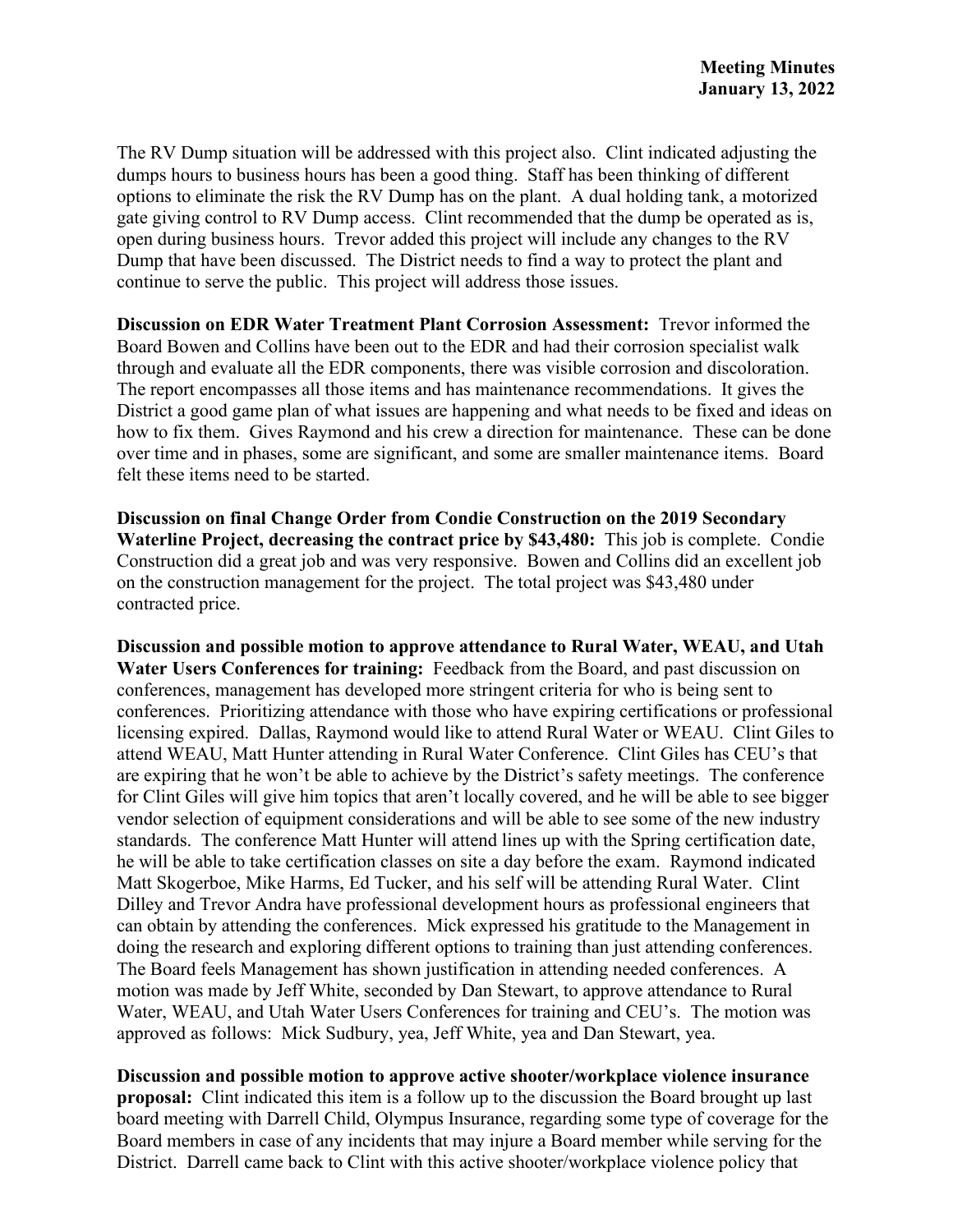covers all employees and all Board Members. This policy will also cover any that experiences stalking. \$1,000,000 coverage is a cost of \$2,611. \$2,000,000 coverage is a cost of \$3,786 and so forth. Discussing this with Darrell, he sees school districts and other districts that have a lot of board and public interaction carry this type of policy. It protects the board and employees from these types of threats or occurrences. This coverage takes into consideration the District's type of work, number of employees, number of board members, locations, and security at the locations. Darrell recommended \$1,000,000 – \$2,000,000 coverage for the size of the District. The Board felt the coverage needed to be more than \$2,000,000. A motion was made by Jeff White, seconded by Dan Stewart to approve the purchase of \$4,000,000 coverage for active shooter/workplace violence insurance in the amount of \$5,222 for all employees and board members. The motion was approved as follows: Mick Sudbury, yea, Jeff White, yea and Dan Stewart, yea.

**Discussion and possible motion to approve the restatement of the District's Executive 401(k) and Defined Benefit Plans required by law:** This restatement is required by law to restate the District's plan documents based on several regulatory legislative changes. Some of the changes are, expansion of the definition of "spouse" to include those of the same gender, availability of plan forfeitures to offset certain additional types of company contributions, ability to amend safe harbor 401(k) plans once the year has already started, and creation of inplan Roth transfers. In addition, the post plan documents will incorporate permanently the amendments that had been adopted for in your previous plan document. A motion was made by Jeff White, seconded by Dan Stewart, to approve the restatement of the District's Executive 401(k) and defined benefit plans required by law. The motion was approved as follows: Mick Sudbury, yea, Dan Stewart, yea and Jeff White, yea.

**Discussion and possible motion on proposed changes to the District's Administrative Rules & Regulations:** Each Board Member has been provided a copy of the draft changes for their review. If there are any further comments or changes, it will be discussed in the next board meeting. Nathan indicated most of the extensive changes are in the State Auditor's requirements being incorporated into the District's Administrative Rules & Regulations. The changes discussed in the workshop meetings are incorporated into this draft copy.

# **Report & Discussion from General Manager:**

OPERATIONS:

• There was a request to evaluate the change in call out and standby costs from 2020 to 2021. After reviewing the numbers, call out costs had decreased from 2020 by 20%. The decrease is due to a combination of factors, the operations managers are monitoring closer the overtime. There are more leaks fixed during the day and the response time on getting those fixed are quicker which leads to less emergency leaks. The efficiency and operational tools that Dallas has been doing at the wastewater treatment plant has helped with call outs. Standby costs had increased by 5% from 2020. The increase is due to annual increase in wages and increased in leadman wages towards the end of 2020 and because the schedule change from  $5 - 8$  hours to  $4 - 10$  hour days.

Water:

The sampling program and protocols need to be reviewed. We have historically sampled out of exterior hose bibs, which is convenient and less disruption to the homeowner and less risk for the employees to enter residents' homes. However, we have had one sample site issue at a hose bib cause two bad samples in a row. That triggers a level 1 assessment with the Division of Drinking Water. We did additional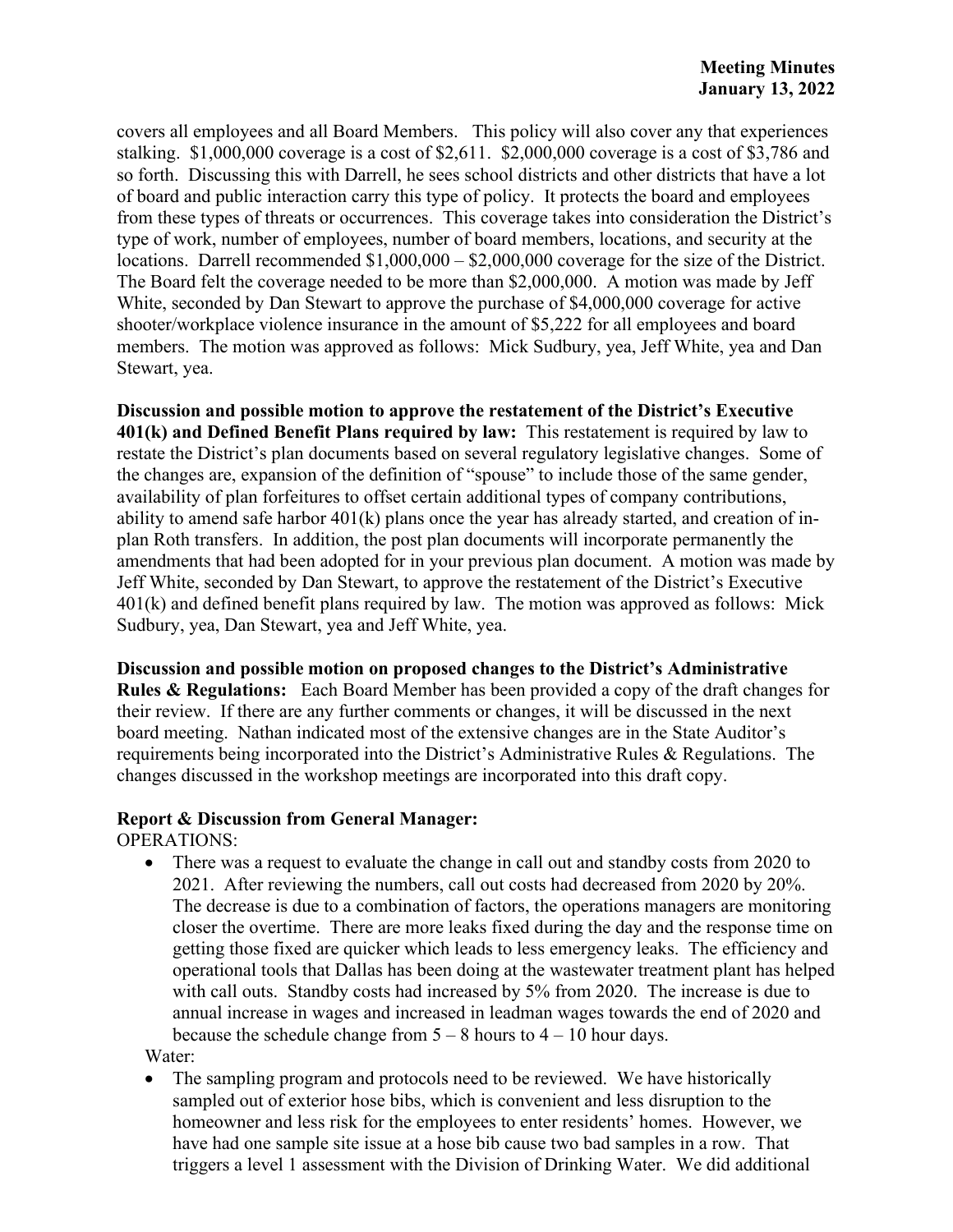sampling inside the home at the tap and outside of the meter and those were clean, but the hose bib again came up again with a Total Coliform. It could have been caused by the threads on the outside hose bib. Could have been the way the valve works, it could be collecting the total coliform on the back side of the faucet where the packing is, we have a high flow when flushing, then slow the flow down to get the water into the sample bottle, so as the flow slows down it could be catching the total coliform. Staff is going to investigate a different method of collecting samples.

- UDOT flagging training was completed for all new employees.
- Moving forward with the heavy equipment training.

# Wastewater:

- The District received a warning letter from DWQ for the ammonia issues that occurred about this time last year, while we were commissioning the new process equipment, however, we are in a much better position as discussed than a year ago with improved operational and process controls and process modeling that Stantec has helped with, inhouse sampling program and the instrumentation changes. Clint felt this was the best outcome with the Division of Water Quality, no big ramifications, no additional sampling, just a warning, they treated us fairly.
- The collections college, the weekly class for collection operators for training, Dallas mentioned inhouse weekly training to gear up to respond to the Board's concerns about inhouse training. Dallas can use the online program from Indigo.

# Office:

• The number of delinquent accounts has gone up a little bit. Didn't have the December data available at the time the packets went out, but there are 793 accounts with an average balance of \$130. Pink delinquent notices were sent out, but physical shut offs were not done because of the concern of freezing pipes. We will resume that when temperatures are not so cold. Working on putting together a new employee goal sheet format.

We went two months without any customer complaints! December was a different story.

- Customer complaint regarding Giardia. The customer was concerned about the water. Staff worked with her, the Division of Drinking Water, and the Health Department. We completed extensive testing, including Heterotrophic Plat Count testing which showed NO bacteria. All the water was clean and was able to reassure the homeowner that the District was not the cause.
- Customer was in the shower when the water main was shut down on 3100 S for an emergency repair. Clint talked with the homeowner onsite, explained the crew was worried it was going to be another geyser and needed to get the water shut down as soon as possible to avoid that. Clint apologized to the homeowner, for the situation but felt like it couldn't have been done any differently.
- Customer called about a strong chlorine odor and taste in the drinking water. We tested his water, and it was in the middle of the range of .5 mgl. We target .2 - .9 mgl. Recommended to the customer they get some kind of filter that would help with the taste.
- Customer was frustrated that a shut off notice was used to communicate the need for a leak check on a covered meter box. Staff will evaluate if any changes need to be made on the notice we use.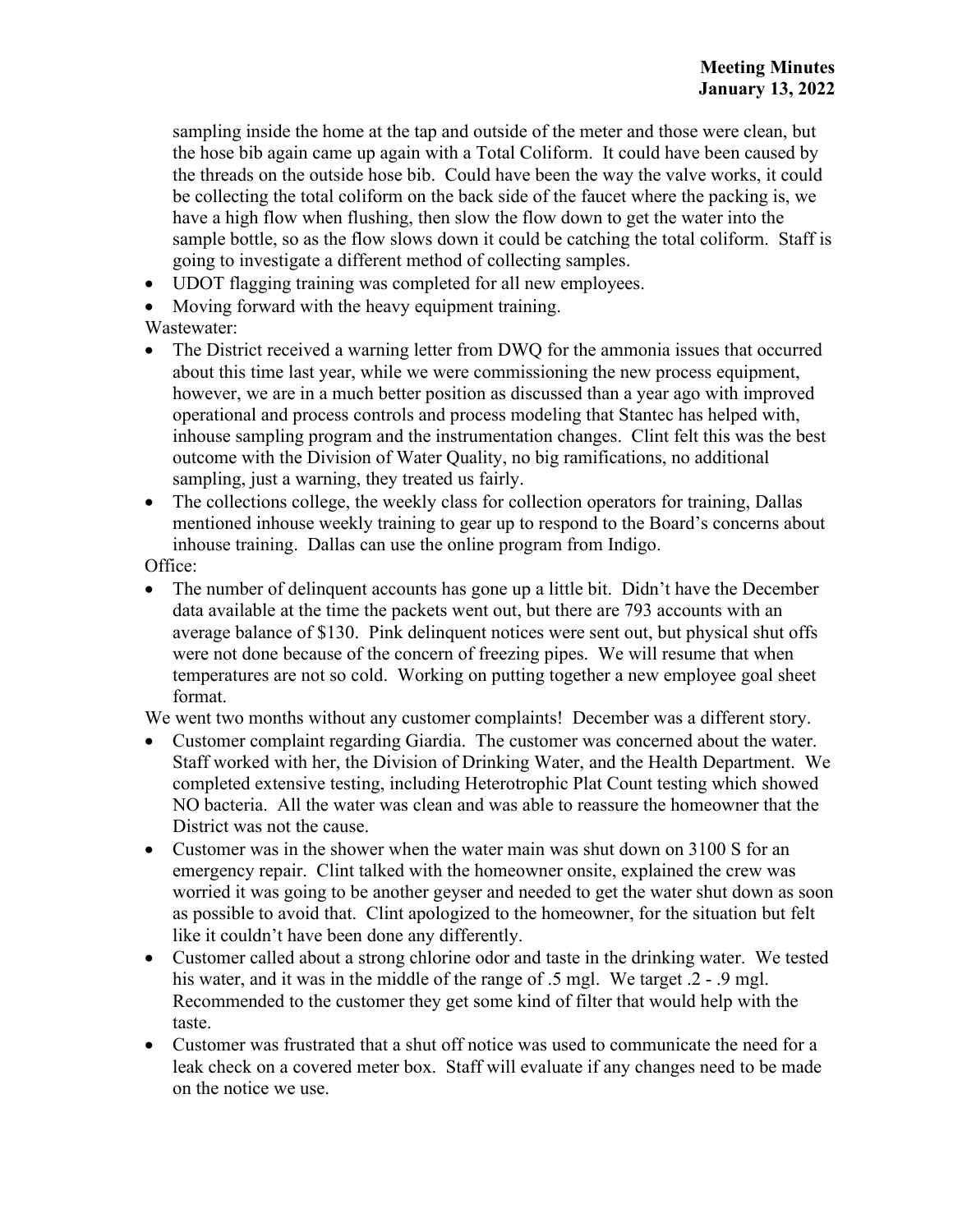**Discussion on the Succession Planning Draft Memo and Employee Survey:** Clint indicated he has drafted an initial memo and a survey that he would like to send out if the Board felt comfortable with it. Legal counsel has reviewed and approved it after minor changes. This memo would be sent to the employees, and they would return it to their managers by January 25, 2022, part 2 of the survey would be anonymous and returned via the suggestion boxes at each location. Follow up with any responses by employees, then get a training and hiring plan in place. Board approved the survey and suggested this be incorporated annually.

**Discussion on District's actual vs budget status as of December 31, 2021:** Mandy informed the Board the statements are unaudited for the year end. Revenue is down from 2020 by about 4%. Expenses are as of December 31; additional expenses will be coming into that will be posted to 2021. These numbers are not a representation of the final 2021, due to adjustments for accruals and for audit adjustments.

# **Engineering projects update:**

**Tank Painting:** The portions that can be done this year, will be done next week. The contractor will be back in April to finish up the feed tank at the EDR plant and the second clarifier at the WWTP.

**Zone 3 Culinary Booster Pump Upsize & Standby Generator Project:** Newman Construction will start the project in February. They have held their preconstruction meeting already. Trevor indicated there is a need to obtain two separate easements from Rocky Mountain Power for this project. Trevor asked for approval from the Board, after the easements are written, for Clint to sign those easements they could be sent to RMP for their signature so the project wouldn't be held up due to the easements and come back in February to ratify the easements for the project. Board gave approval.

# **Water Distribution/Production:**

**1. Water production report:** The culinary water production for December was 98.8 million gallons, an increase of 2.48% from 2020. Year to date production was 1,759.3 million gallons or 5,399.48-acre feet, this is a decrease from YTD 2020 of 10.87%. We have purchased 799.79-acre feet of water from Jordan Valley Water as of December 2021.

**2. Call out report:** Raymond reported that there was a total of 17 call outs, (3 mainline leaks and 14 miscellaneous) with a total number of 86.25 hours paid.

# **WWTP Operation/Collection System:**

**1. Status of sewer system:** Dallas indicated one of the things that he has been thinking about and wanted to ask the Board for some guidance is how does the Board want him to update them on the current status of the Vactor truck and the camera van as they work throughout the system. The Board indicated they would like to be informed of the streets that are being maintained. Dallas has a map that he could indicate where they are, or a more detailed list of problem areas and hotspots that are being maintained. Jeff indicated he would like to see their progress on a map.